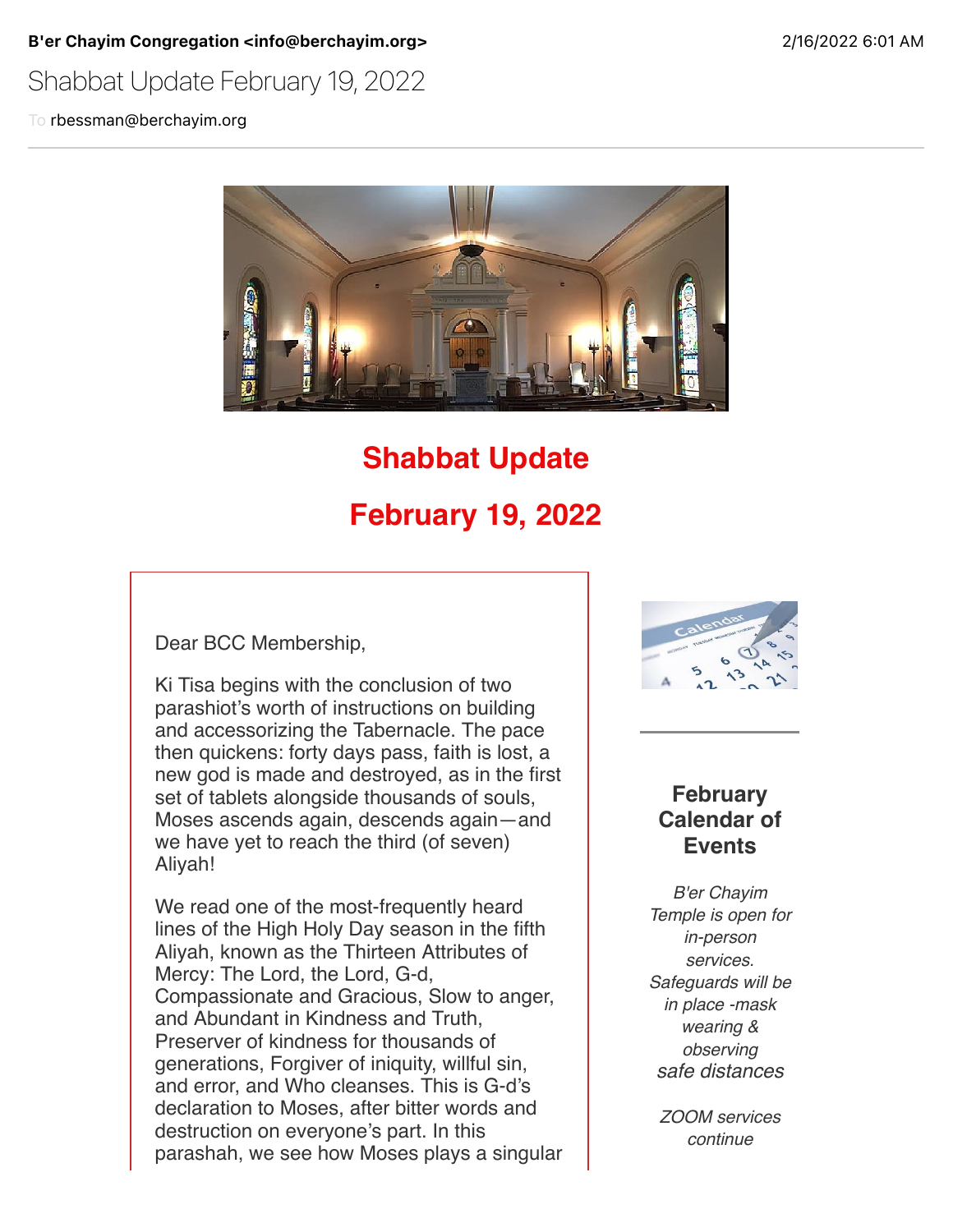role in making G-d a better god ("Never arose in Israel like Moses, a prophet able to see His likeness").

Somehow the High Holy Days never seem so distant, in Torah or liturgy. They are too far away to worry about, but preparation can begin. B'er Chayim is looking for members who wish to learn how to chant from the Torah for Rosh Hashanah and Yom Kippur (and Shabbat); I am always happy to share the bimah with others. One more class during these cold winter days sounds most welcoming. Please contact me for more information.

Adult Hebrew continues at 7:00 pm tomorrow, followed by Adult Education at 7:45 pm. Only on Zoom. Still? I met with other area ministers yesterday, and the talk was 100% COVIDrelated. We noted that numbers are high in Allegany County, and reaffirmed our support for vaccinations and masking.

Friday, Shabbat Evening Services at 7:30 pm. In-person services are limited to vaccinated members and their extended families, though all are invited to join online.

Shabbat Shalom,

Cantor Richard Bessman

# This Week's Torah Portion

*Ki Tisa*

**'ִי תִ"ָ**

*When You Take a Census*

*Exodus 30:11***−***34:35*

**Thursday** February 17 7:00 - 7:45 pm Adult Hebrew 7:45 - 8:30 pm Adult Education "Aseret - The Big Ten" ZOOM only

Friday February 18 7:30 pm **EREV SHABBAT** In person & ZOOM

**Saturday** February 19 10:00 am Torah Study ZOOM

**Monday** February 21 7:00 pm Board Meeting

**Thursday** February 24 7:00 - 7:45 pm Adult Hebrew 7:45 - 8:30 pm Adult Education "Aseret - The Big Ten" ZOOM only

**Yahrzeits for week ending**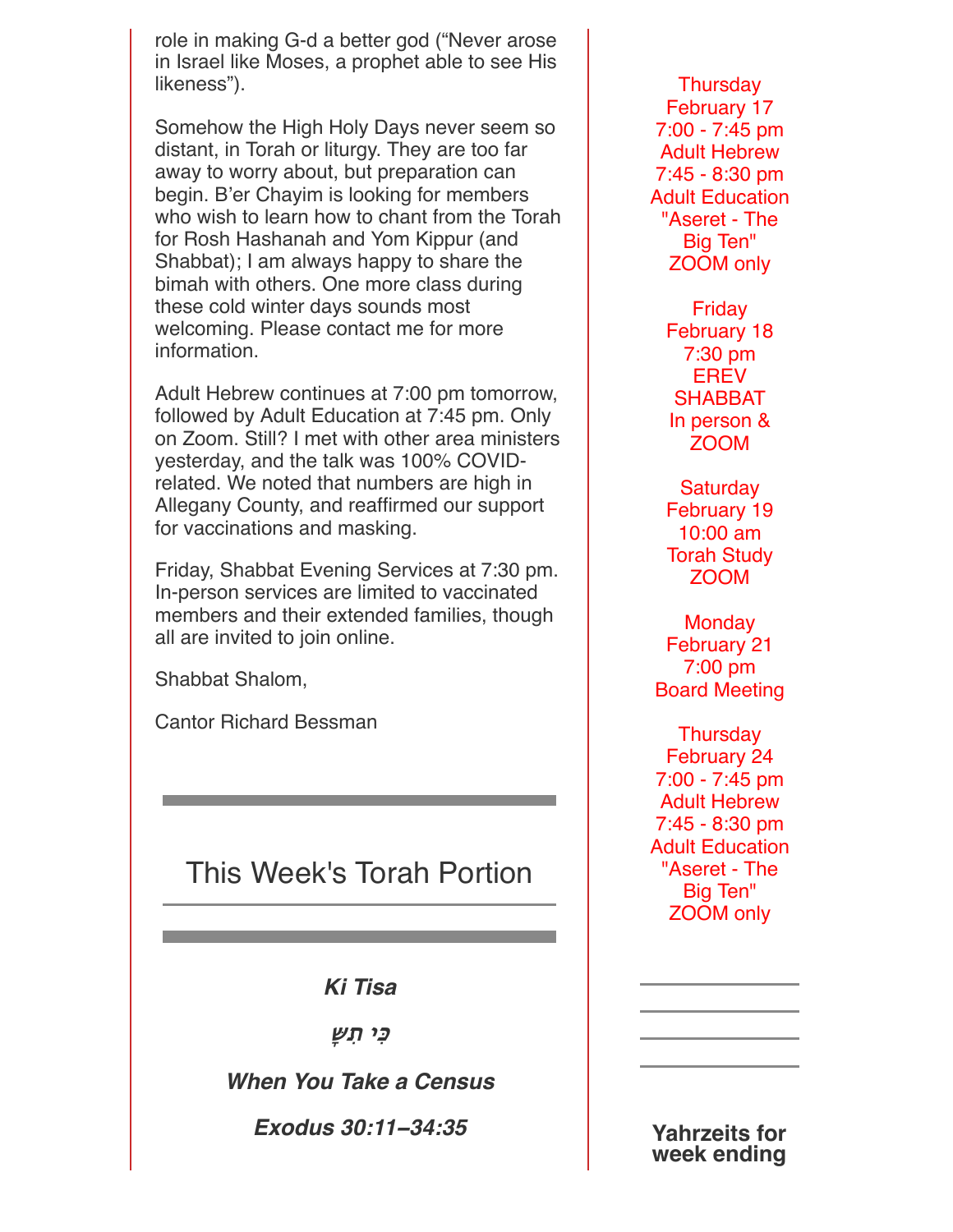#### Summary

- Moses takes a census of the Israelites and collects a half-shekel from each person (30:11-16)
- God tells Moses to construct a water basin and to prepare anointing oil and incense for the ordination of the priests. Bezalel and Oholiab, skilled artisans, are assigned to make objects for the priests and the Tabernacle. (30:17- 31:11)
- The Israelites are instructed to keep Shabbat as a sign of their covenant with God. God gives Moses the two tablets of the Pact. (31:12-18)
- The Israelites ask Aaron to build them a Golden Calf. Moses implores God not to destroy the people and then breaks the two tablets of the Pact on which the Ten Commandments are written when he sees the idol. God punishes the Israelites by means of a plague. (32:1-35)
- Moses goes up the mountain with a blank set of tablets for another 40 days so that God will again inscribe the Ten Commandments. Other laws, including the edict to observe the Pilgrimage Festivals, are also revealed. (34:1-28)
- Moses comes down from the mountain with a radiant face. (34:29-35)

**February 19, 2022 18 Adar 1 5782**

Rebecca Marx

Lewis Rosenbaum

Arthur Drelich

Jacob Schmitt

Celia Dantzic

Benjamin Feldman

Fannie Gottlieb

Ann Susan Anderson

Gabriel **Goldenberg** 



## **Happy Birthday**

**February 8** Marilyn Brock

**February 13** Valeria Arch

**February 20** Dottie Hohing

**February 23** Brian Lang Ben Goldstein

**Happy Anniversary &**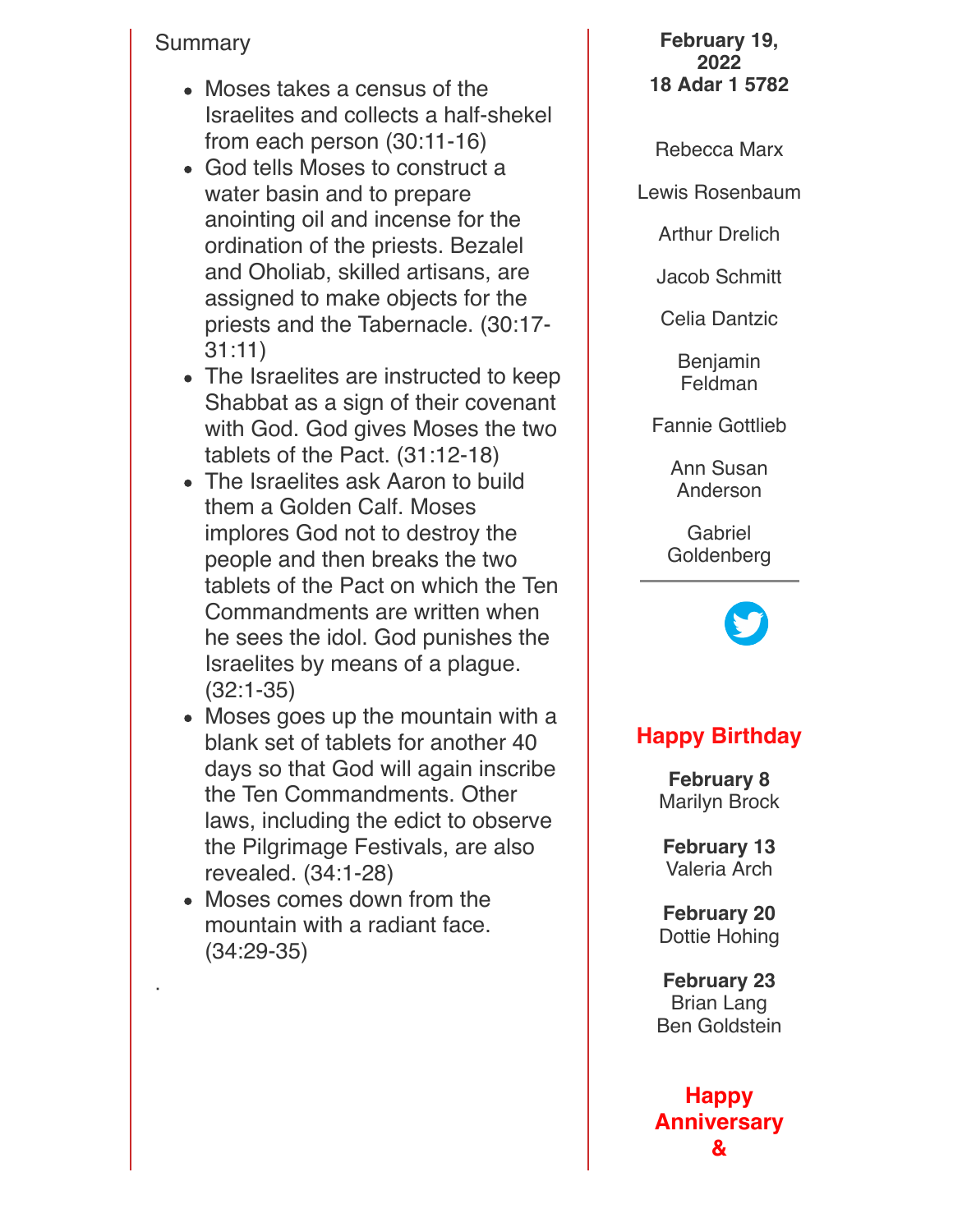#### **Happy Valentines Day**

**February 14** Debra & Gregg **Schaaf** 

share your birthday and anniversaries dates with our friends and families...contact info@berchayim.org

B'er Chayim **Contact** Information:

Temple phone: 301-722-5688

Cantor Bessman email: rbessman@ berchayim.org

#### "Virtual" instructions -

*To watch on Zoom send an email to admin@berchayim.org and the ID and Password will be emailed back to you. The ZOOM Id and Password will be the same each Friday evening. Please remember that Rebecca is part time, and leave yourself enough time.*

*Following along in*